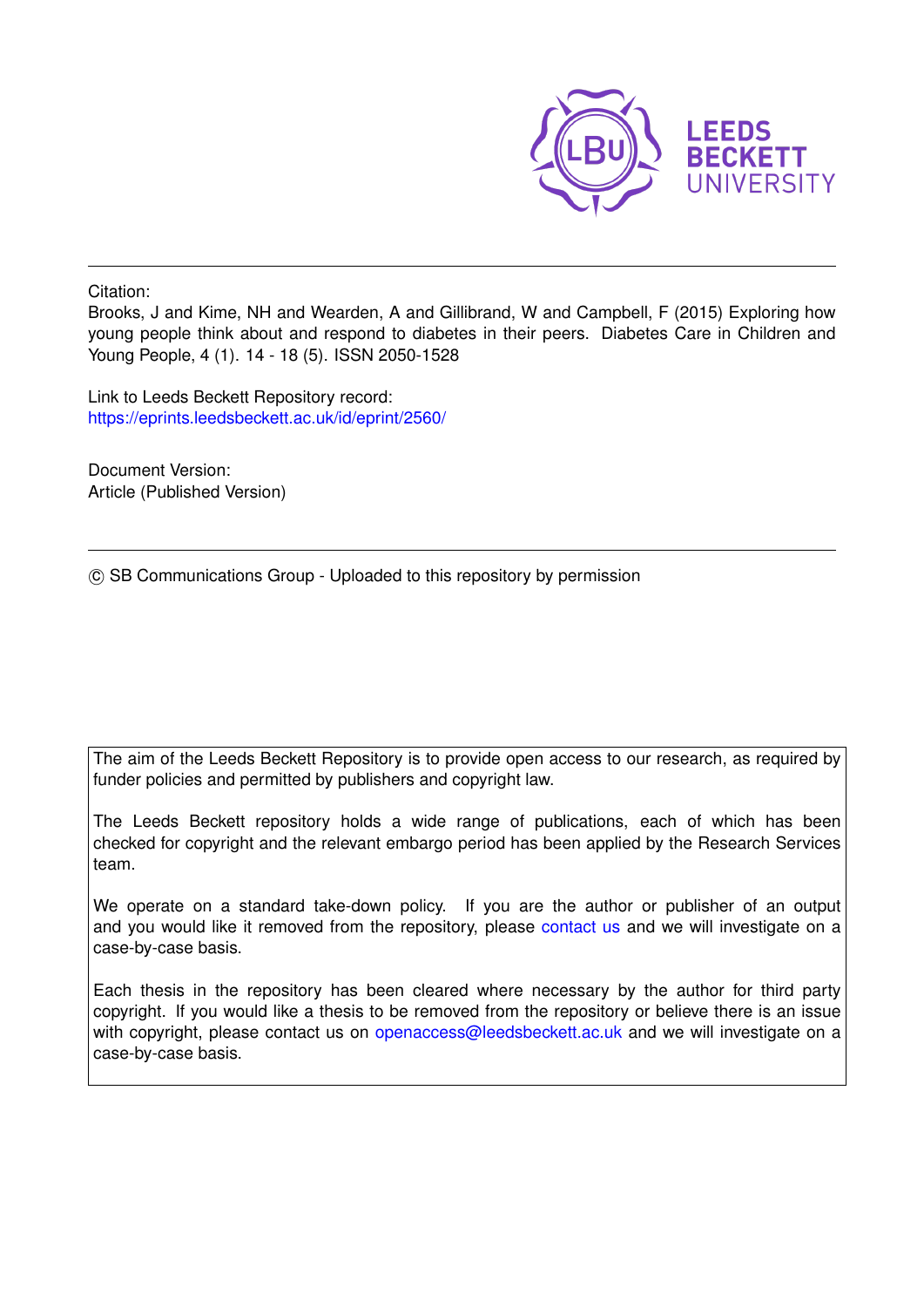# **Exploring how young people think about and respond to diabetes in their peers**

*Joanna Brooks, Nicky Kime, Nigel King, Alison Wearden, Warren Gillibrand, Fiona Campbell*

**Adolescence is a difficult time for people with diabetes and it is often accompanied by a deterioration in blood glucose control. This article looks at the effect the attitudes of peers can have on adolescents with diabetes. Three focus groups of 12–14-year-olds were asked about their knowledge of diabetes and were then presented with realistic vignettes about the condition, which they discussed. They then took part in a mythbusting session to help address misconceptions. The research team identified themes that emerged from the focus groups. Their findings suggest that a supportive peer network may be a valuable resource in good management of diabetes in young people. The research team suggest that more education about the condition is needed in schools and should be designed in collaboration with young people with diabetes.**

Type 1 diabetes is one of the most common<br>forms of chronic illness affecting young<br>people in the UK (Murphy et al. 2006). forms of chronic illness affecting young people in the UK (Murphy et al, 2006). Avoiding adverse outcomes in both the short and long term requires self-management and adherence to complex daily management regimens. Failure to achieve optimum control in adolescence can lead to poor diabetes outcomes in adulthood but in a 2011 NHS audit, more than 85% of children with the condition in England and Wales did not achieve target levels of blood glucose control (NHS Information Centre, 2011). During adolescence, metabolic control often deteriorates (Rausch et al, 2012) and this can, at least in part, be attributed to physiological changes associated with puberty. However, it is widely acknowledged that there are a range of other factors that also play a role in determining treatment adherence and effective control of type 1 diabetes in adolescence.

Throughout their teenage years, young people with type 1 diabetes are required to take on an increasingly independent and autonomous role in the management of their own condition, in

addition to facing the usual developmental tasks and social pressures associated with adolescence. Young people with type 1 diabetes do not live with and manage their condition in isolation. Published literature on the potentially important role of wider social influences often focuses on parental and family involvement. However, as young people progress through adolescence, they typically spend increasing amounts of time away from their home. Their social focus tends to shift from family to friends of their own age. Peer relations become more important and influential, with increased reference to peers as a source of information, "normative" behaviours and self-identity (Anderson and Wolpert, 2004). For young people with type 1 diabetes, peer relations may play an influential role in determining both how they think about and how they manage their condition.

Most young people spend a substantial proportion of their time at school. The shift from primary to secondary school is a significant one for young people and this period of transition is often marked by a deterioration in blood glucose

#### **Citation:** Brooks J, Kime N, King N et al (2015) Exploring how young people think about and respond to diabetes in their peers. *Diabetes Care for Children & Young People* **4**: 14–18

## **Article points**

- 1. The transition to adulthood is difficult for people with diabetes as they have to take on responsibility for their condition.
- 2. Adolescents may not want to stand out from their peer group and this could lead to poor management of diabetes.
- 3. Educating young people about diabetes should be encouraged, as a supportive peer group could help to support good diabetes management.

### **Key words**

- Adolescence
- Education
- Peer group

#### **Authors**

For author details, see the end of the article.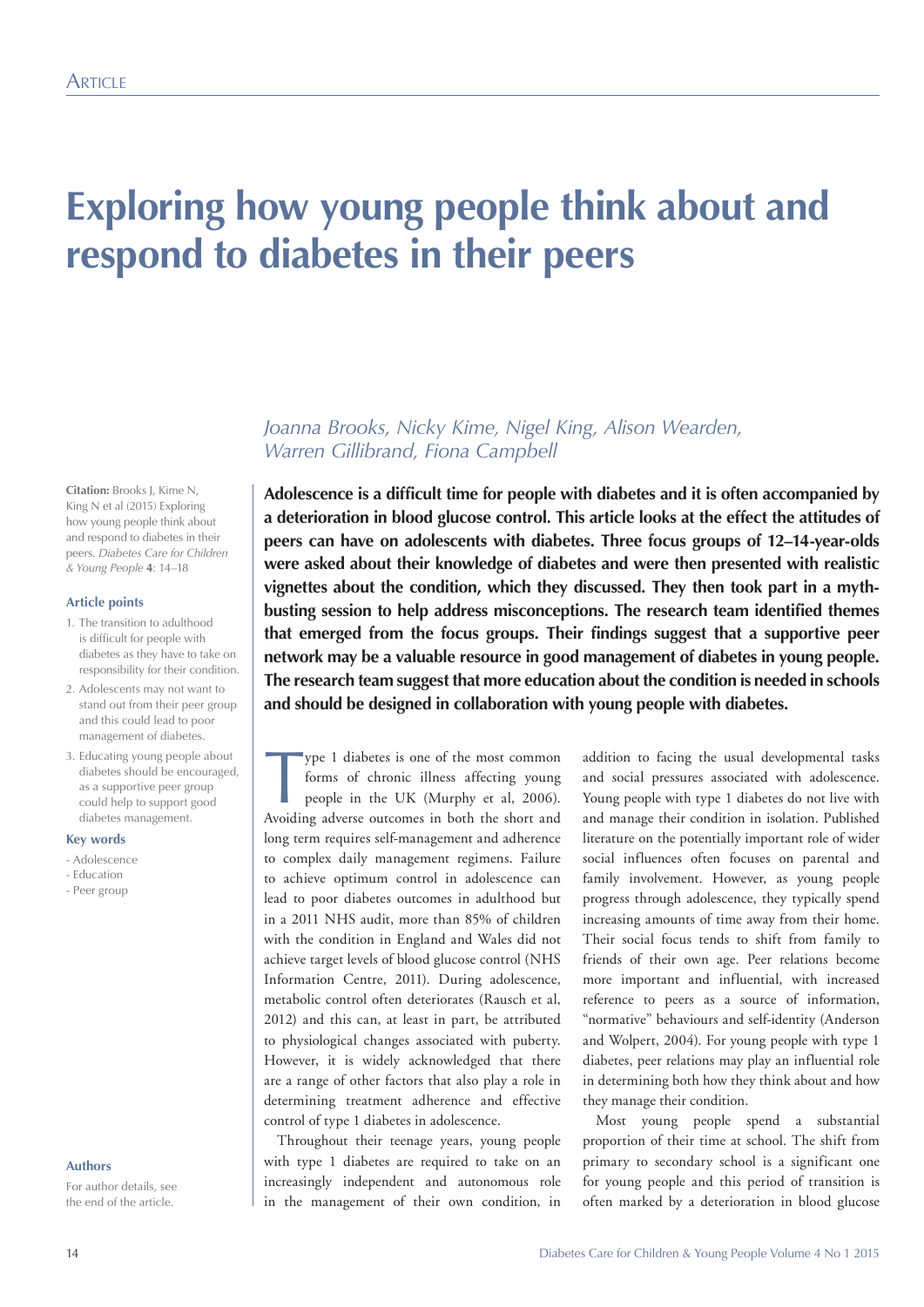control among young people with diabetes (Rausch et al, 2012). As of September 2014, the Children and Families Act has stated that safe and effective care for young people with medical conditions (including type 1 diabetes) must, by law, be embedded within the school system in England (Department for Education, 2014). School leadership teams, teaching staff, healthcare professionals, parents and carers and young people with type 1 diabetes themselves are all recognised as key parties who should be involved in ensuring proper care and support is available in secondary schools (Brooks et al, 2015a). However, while it is recognised that social issues related to diabetes can also be a problem for some young people with type 1 diabetes when they are at school, the role played by their peers has received rather little attention and less still is known about the beliefs and attitudes of adolescent peers towards type 1 diabetes. This knowledge is a crucial first step towards working out ways in which peer beliefs and subsequent behavioural responses may have an impact on adolescents with type 1 diabetes.

It is known that peer influence can have an impact on adolescent behaviours across a range of "risk" behaviours (such as tobacco, alcohol and marijuana use) in both positive and negative ways (Maxwell, 2002). Previous research supports the need for educational interventions aimed at peers to help them better understand both the consequences of type 1 diabetes and how best to assist young people with the condition (Greco et al, 2001; Lehmkuhl et al, 2009; Wang et al, 2010). More research is needed in this area, particularly in the UK (Spencer et al, 2010).

This article reports on a recently completed piece of exploratory research, funded by Diabetes UK, undertaken in West Yorkshire between 2013 and 2014 which explored peer understanding of and responses to type 1 diabetes among young people, as well as piloting educational materials to increase awareness and understanding of the condition in young people in secondary schools.

## **Method**

Three focus group sessions were held with year 8 and 9 students from two West Yorkshire secondary schools. A letter was sent home with pupils to inform them about the research and to ask for

# **Table 1. Composition of the focus groups.**

#### **Focus group Participants**

| $\mathbf{1}$   | 4 participants: 2 male, 2 female<br>Year 9 class (all aged 14 years) |
|----------------|----------------------------------------------------------------------|
| $\overline{2}$ | 6 participants: 1 male, 5 female<br>Year 9 class (all aged 14 years) |
| 3              | 5 participants in a mixed group of<br>years 8 and 9                  |
|                | Participant 1: Female, year 8, aged 12                               |
|                | Participant 2: Male, year 8, aged 12                                 |
|                | Participant 3: Male, year 8, aged 13                                 |
|                | Participant 4: Female, year 9, aged 13                               |
|                | Participant 5: Male, year 9, aged 13                                 |

## **Page points**

- 1. It is part of English law that safe and effective care for young people with diabetes must be embedded within the school system.
- 2. Peer influence may have an effect on young people's diabetes management.
- 3. Adolescents aged 12–14 were asked to consider their attitudes to diabetes during focus group sessions.

expressions of interest to take part. Written parental permission was also sought at this stage. All participants provided informed written consent and appropriate ethical approvals were also obtained.

Participants in the groups were all aged 12–14 years (*Table 1*). The focus group sessions were designed with the help and feedback of two young people with personal experience of diabetes (one with type 1 diabetes and one with a close friend with type 1 diabetes) and a parent of a young person with diabetes. They provided feedback on the session plans to ensure accessibility and relevance.

The sessions, which took place either in lesson time (two groups) or after school (one group), incorporated three broad issues:

- **What do you know already?** Participants were asked to write down three words on separate post-it notes that they associated with the term "diabetes". These words were then attached to one large flipchart in the middle of the group and discussed among all group members.
- **What would you do?** Participants were given realistic written vignettes of situations involving young people with diabetes. The vignettes were developed from real-life situations described by young people with type 1 diabetes in previous research (Brooks, 2014). The group then discussed the situations described from the viewpoints of the different "actors". The vignettes were designed to provide sufficient context for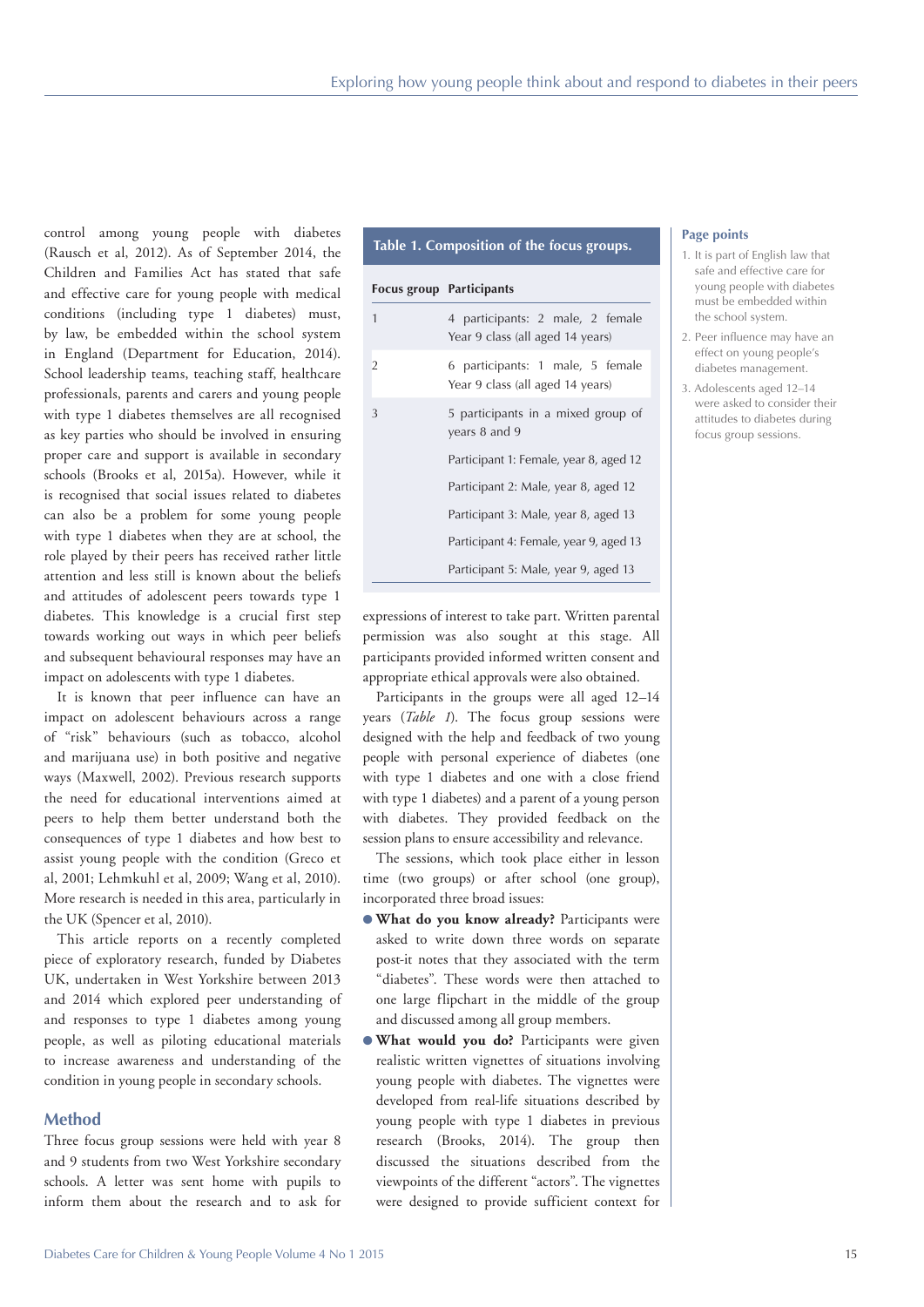*"All participants had heard of diabetes, but unless they personally knew someone with the condition, their knowledge of type 1 diabetes was rather limited."* 

meaningful reflection while allowing scope for young people to offer and define their own important issues and terms. Vignette research is established in both health and social care research literature as a valuable way of engaging and encouraging young people to reflect on their beliefs, attitudes and responses in the discussion of sensitive topics (Barter and Renold, 2000).

**e** Basic information and myth busting. For the myth-busting section, statements (identified in earlier research by this team as misconceptions encountered by young people with type 1 diabetes [Brooks, 2014]) were printed out in large type and laminated so that the students were able to decide whether they were "true" or "false" before the discussion. The session concluded with some basic information about diabetes. At the end of each group, participants were also asked for their feedback on the session.

Materials used in the sessions (i.e. the vignettes and the information provided in the final mythbusting section) were designed by the authors, drawing on their own research (Brooks, 2014) and other freely available educational resources (Diabetes UK [www.diabetes.org.uk] and JDRF [jdrf.org]).

A digital audio recording was made of the group sessions (with participants' consent) and transcribed verbatim. Data was analysed by the research team using the Template Analysis style of thematic analysis (Brooks et al, 2015b).

# **Results**

Preliminary coding of one transcript identified emerging codes representing themes identified in the data. These codes were then organised into meaningful hierarchical clusters (with broad toplevel themes encompassing more narrow and specific sub-themes) to create a coding template. There were initially three top level themes:

- **Knowledge about diabetes.**
- **Perceived barriers to diabetes management.**
- Peer responses/experiences.

Iterative coding, undertaken by applying our initial template to the full data set, led to a number of modifications, and our final template had four top-level themes:

l Knowledge of and beliefs about diabetes.

- Standing out? Diabetes in classroom settings.
- **Patient's** perceived emotional responses to diabetes.
- **O** Developing independence with diabetes (Brooks, 2014; 2015b).

All participants had heard of diabetes, but unless they personally knew someone with the condition, their knowledge of type 1 diabetes was rather limited. For example, although some participants were aware that there were two types of diabetes, they were generally rather uncertain as to how these two types differed.

*"There's two types; there's type 1 and type 2. I don't know which one is which, but there's, like, is there one if you're, like, if you get overweight you can get diabetes and then there's another one."*

*"I don't know what the difference is between type 1 and type 2."*

*"I thought one was, like, you need sugar and then the other one you need less sugar."*

Nonetheless, the groups all engaged well with the focus group discussions. Participants were able to reflect sensitively on the experience of living with diabetes for someone of their own age in discussion based on the vignettes. They reflected on how they thought living with the condition might well be frustrating and appreciated how being or just feeling conspicuously different to others was unwelcome for people of their age. All groups discussed how adolescents with type 1 diabetes might feel embarrassed about being different to their peers and participants thought that this could possibly lead to individuals failing to manage their condition properly because they did not want to acknowledge it or talk about it.

*"It's like you have to behave yourself really, really well all the time and all you get is normal life."*

*"They [the person with type 1 diabetes] will want to feel independent and if they don't want to talk to anyone about it, maybe they just want other people to forget, pretend like that she hasn't got it and make her feel like she hasn't got it and like she can be as independent as everyone else and stuff."*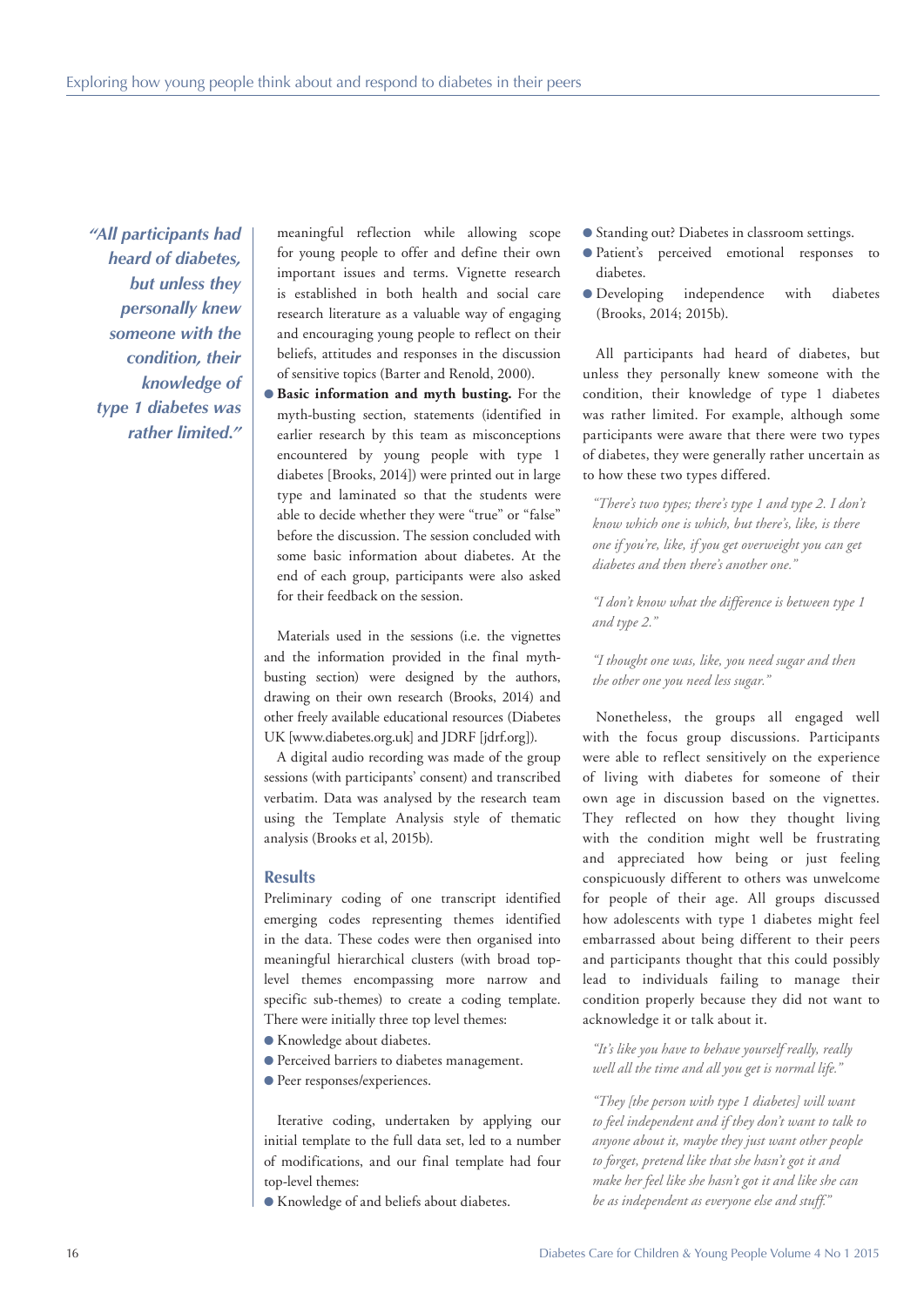*"Yeah, just like skip something you need to do, they'll think: 'Oh I'll be alright this time, I'll just skip and do it next time.'"*

Participants empathised especially with how managing type 1 diabetes might impact on young people's normal efforts to establish an autonomous and independent identity through adolescence.

*"Oh God, you can just imagine how the parents are always looking over them to make sure they're okay, but they want to be like their own person and have fun and they can't if their parents are watching their every move."*

*"Or like teachers. You'd be so put off, I wouldn't even want to go to school."*

Some participants felt that people with type 1 diabetes should conceal both their condition and management tasks:

*"She could, like, take her test separately, so, like, they're not all staring at her in class. Like, just don't do that in front of everybody in public. It is a bit, like, gross. Go to the toilets. We don't need to know."*

Others argued that more knowledge and openness regarding type 1 diabetes would normalise the condition among their peer group.

*"Because, like, people know about asthma and everything don't they, they just kind of accept it and it's just not a big deal, so I think that people just need to learn more about it to accept diabetes."*

*"Yeah, like, I think if people learnt more about it, they'd just act as if it was like asthma, you know, just like a normal everyday thing."*

While some participants felt that it was the responsibility of young people with type 1 diabetes themselves to disclose information about their condition, others felt that this information should be provided in school lessons.

*"It's like her choice if she wants to tell people she has it."*

*"Yeah, but she could just tell them about it, like let them know what she's doing and stuff so they're used to it."*

*"I'd feel like people were being nosey if they kept asking me about it."*

*"I think it should just be part of what we learn about, like, in school, don't, like, single someone out, that's well unfair."*

However, participants suggested that teachers were not necessarily the preferred source of information.

*"They could do something like this, like have a lesson about diabetes and stuff."*

*"Someone who has diabetes could, like, come and tell us about it."*

*"Because it gives it a change of, like, just the teacher talking and then it just sort of shows what their point of view is as well."*

*"Yeah, because maybe it would be good to, like, hear about what it's actually like rather than a teacher just telling us about what it is."*

A number of participants also expressed a worry that, while wanting to understand and help a peer with type 1 diabetes, they felt that they did not currently know enough about the condition and would be fearful of doing or saying the "wrong" thing. They felt that more information about the condition would enable them to better support peers with type 1 diabetes.

*"I think that they [the person with type 1 diabetes] probably need to talk about it, I don't know how you'd make them talk about it though."*

*"Because you might have tried to make the person feel better, but actually made them feel worse. Like if someone's trying to think they know what's best for them and help them. They might get proper angry."*

*"I can understand where that were coming from though, if they respond like that. I suppose if everyone were looking and pestering, I'd probably do the same after a while."*

*"I'd probably feel a bit disappointed in myself then I'd feel a bit guilty that I asked, as if, like, it offended her or something."*

# **Page points**

- 1. The participants showed empathy to their peers with diabetes, appreciating that it might have an impact on the development of an autonomous and independent identity.
- 2. Some participants in the study argued that more knowledge and openness about type 1 diabetes would normalise the condition among their peer group.
- 3. The young people surveyed said that more information about diabetes would enable them to better support their peers with the condition.